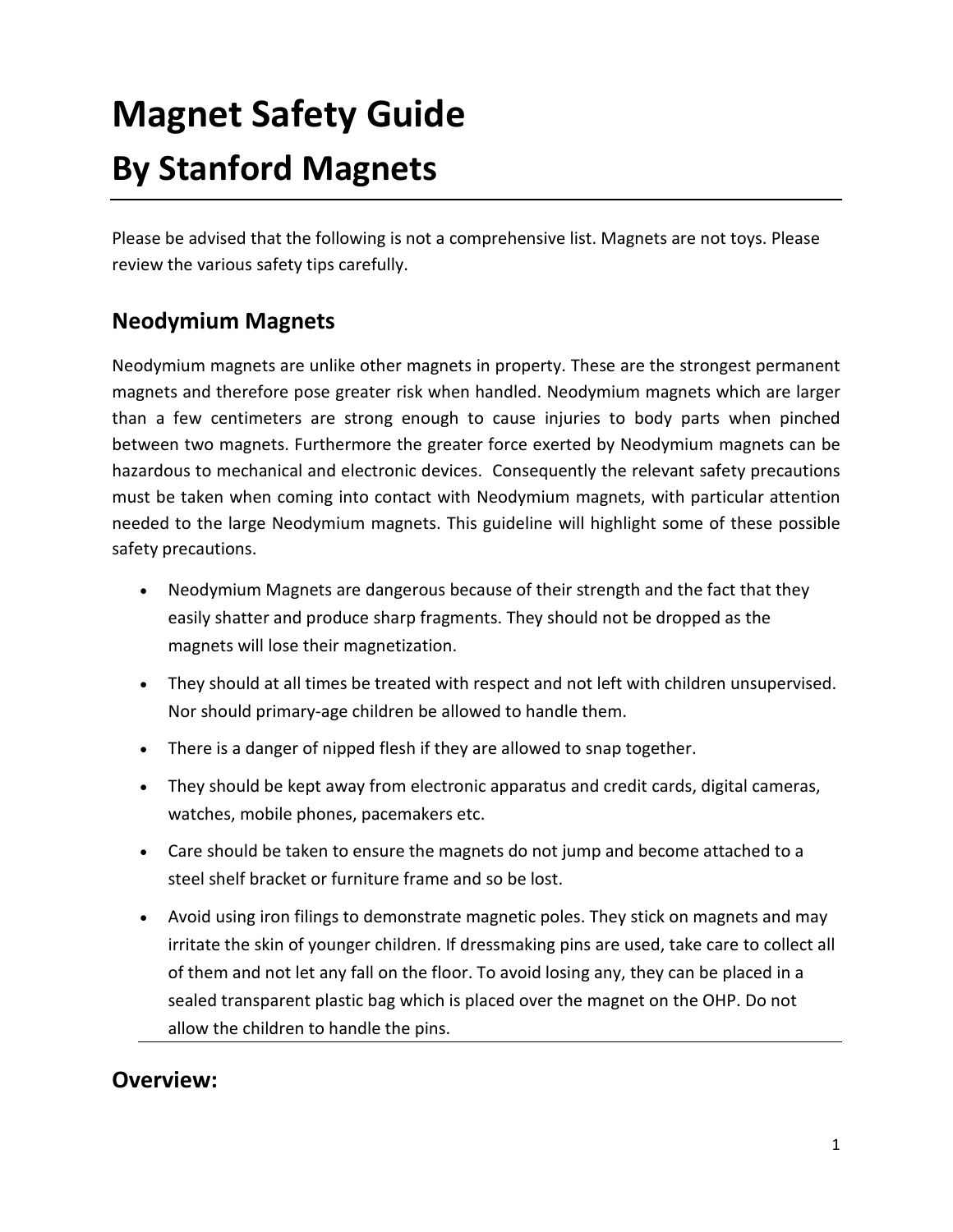Before handling Neodymium magnets one should empty their pockets; wear personal protective equipment; keep electronic equipment at a safe distance; check their working environment and lastly keep magnets out of reach of children.

The most important safety tip "swallowing" deals with the safety of children. We take this subject very seriously and discourage giving Neodymium magnets to children under 14. Besides the danger of swallowing, smaller children could put small magnets into outlets and receive an electric shock. With larger magnets children could jam a finger and get hurt.

Therefore, children under 10 years old should under no circumstances handle magnets.

Our magnets are carefully tested to ensure their safety. All of our magnets comply with industry safety regulations, and are regularly inspected to check that our suppliers and the manufacturing process meet Stanford Magnet's high level of quality standards. Packaging designs are reviewed to clearly indicate appropriate warnings and ages.

#### **Large Magnets Warning**

Big magnets have a very strong attractive force. Unsafe handling could cause jamming of fingers or skin in between magnets. This may lead to contusions and bruises. Larger magnets (more than 0.5 lbs.) can easily crush fingers and break bones.

#### **Safety Precautions for Large Magnets**

- You should always wear heavy protective gloves and eye protection when handling large magnets. Very large magnets can pose a crushing hazard and should not be handled.
- Store large magnets at least one meter away from your body.
- Separate big magnets, especially spheres, with a piece of cardboard and thick gloves.

#### **Small Magnets Warning**

Children could swallow small magnets. If several magnets are swallowed, they could get stuck in the intestine and cause perilous complications.

#### **Safety Precaution for Small Magnets**

- Magnets are not toys. Make sure that children do not play with magnets.
- In general, to protect both small children and pets from rare earth magnets, keep track of all rare earth magnets in a home/school (like push pins and fridge magnets), not just those located in toys.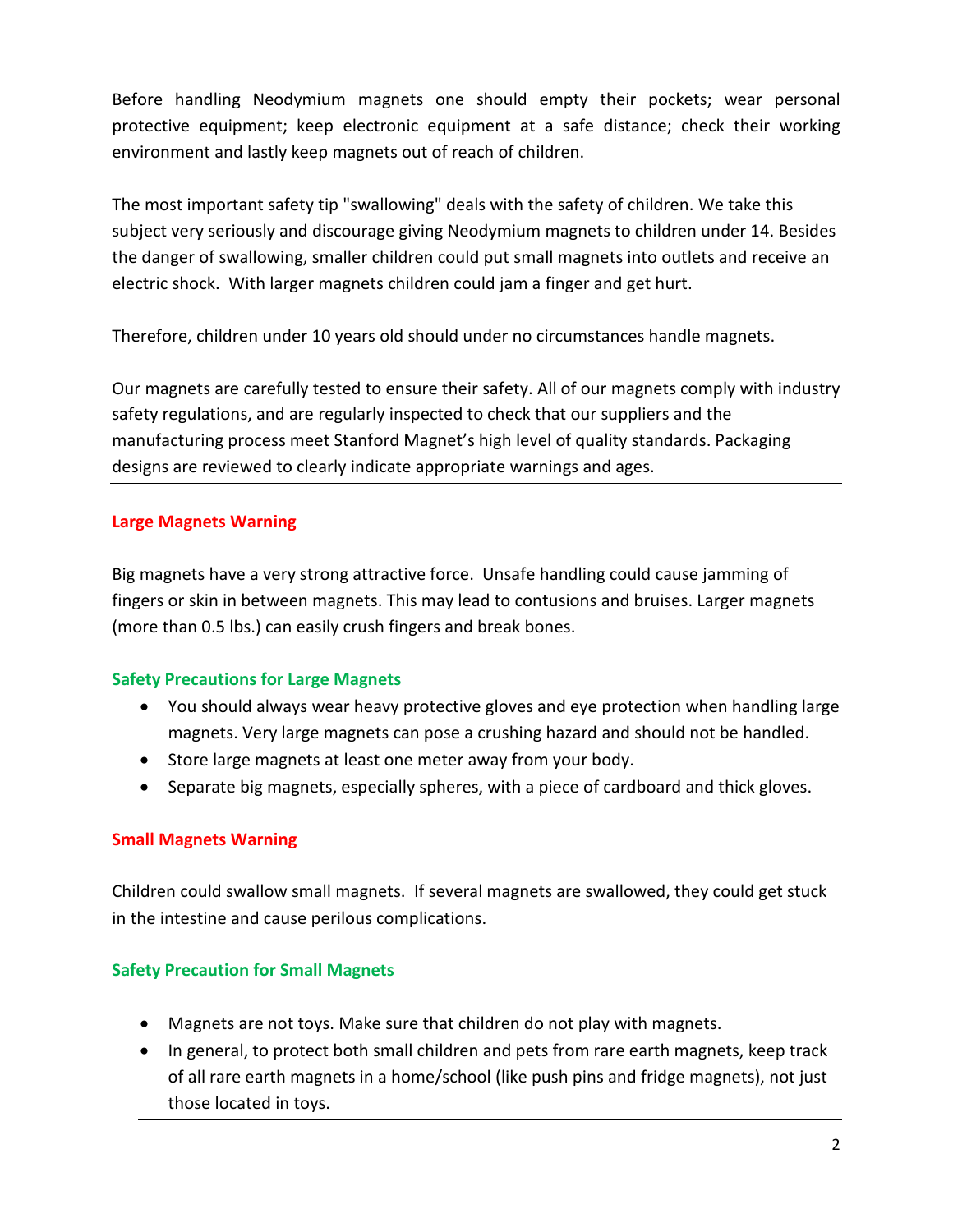# **Safety considerations**

- 1. Be careful when handling strong magnets.
- Don't let them snap to each other because they will chip or break and small pieces will go flying off.
- Wear safety goggles so those small chips don't lodge into your eyes.
- Don't drop the magnets. Not only will they chip or break, but the impact will also affect the strength of the magnet.

#### 2. Empty pockets

Remove any metal items or any object with metal inside from your pockets, such as keys, Coins or pocket knives, before handling magnets with a pulling force of more than a few pounds. In addition leave your wallet in a safe place, as Neodymium magnets can erase data from credit cards. Furthermore set aside your cell phone or MP3 player.

#### 3. Wear personal protective equipment

Personal protective equipment, such as lab goggles, is a must for anyone within a few feet of a strong Neodymium magnet. These will protect your eyes in case a magnet shatters. Consider wearing gloves to protect your fingers from metal objects forcibly drawn to the magnet.

4. Check your working environment

When preparing a workbench or class demonstration using Neodymium magnets, make sure you're aware of all metal objects in the area. Ideally, use a wooden or plastic bench with no steel hardware. Keep the magnets in a safe area until you need them. You should educate the people you are working with about the magnets, and thoroughly discuss the possible hazards, before allowing anyone else to handle the magnets.

- 5. Keep electronic equipment at a safe distance
- Neodymium magnets can erase data from computer hard drives and floppy disks; subsequently keep computer equipment several feet away.
- If they are placed close to a video tape, portions of the tape will be erased or messed up.
- If they are placed close to an audio tape, portions of the tape will be erased or messed up.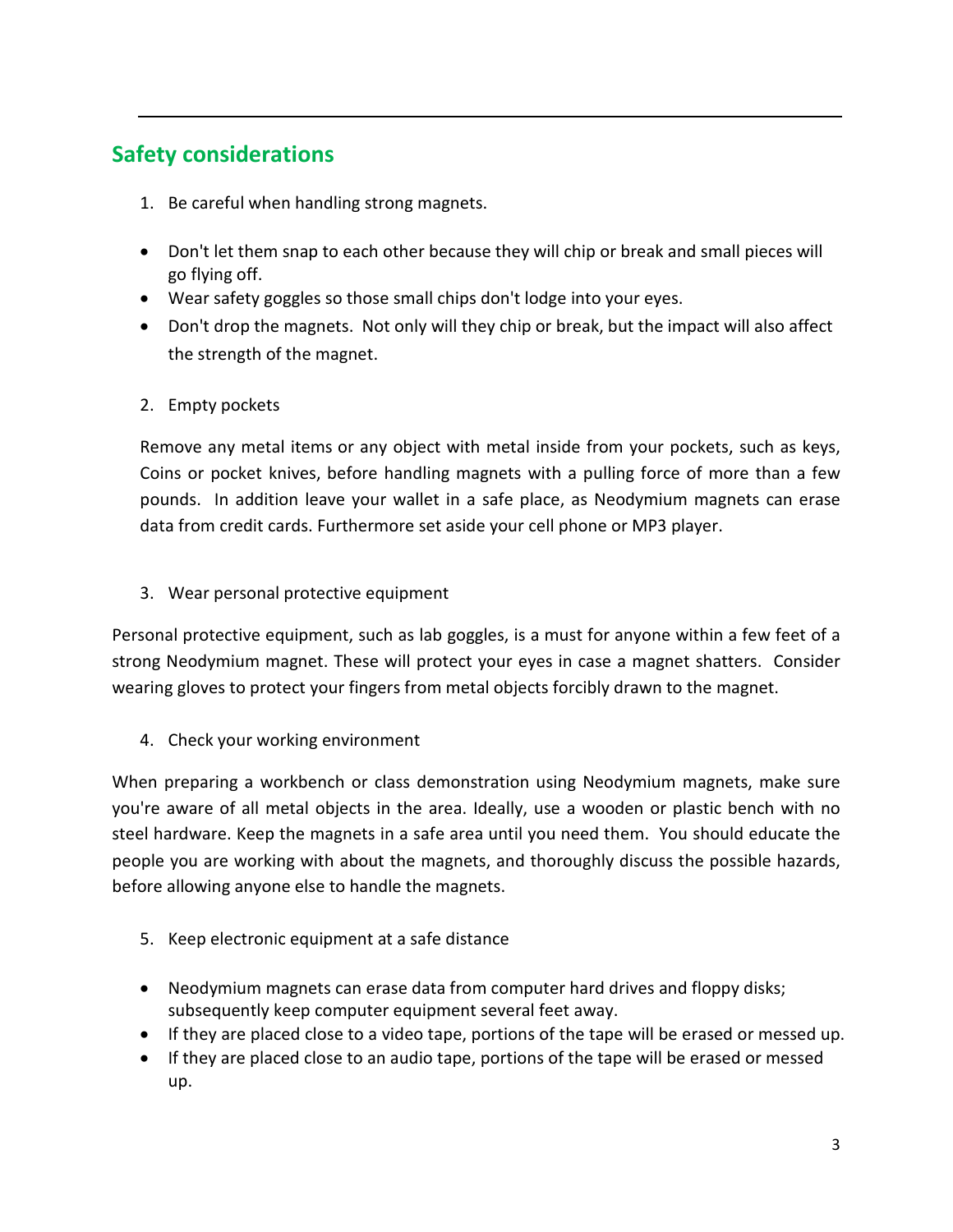- If they are placed close to credit cards, the magnetic strip on the back of the card will be erased or messed up.
- If they are placed close to a TV screen or computer monitor, the screen's colors will become distorted, and it is not easy to fix it!
- If they are placed close to a mechanical watch, the watch can become damaged.
- Medical devices, such as pacemakers or hearing aids, will be attracted to the strong magnetic field. Therefore keep them away.
- 6. Store magnets separately in thick packaging

If you are handling more than one magnet, make sure that each magnet has its own storage container. This will prevent the magnets from accidently sticking together or to other objects when not in use.

7. Keep magnets out of reach of Children

**Swallowing magnets** can cause a number of serious health effects, and in some cases death. Therefore caretakers need to be aware of the symptoms and take relevant measures to prevent children and in some cases teenagers from the possible adverse effects of swallowing magnets.

Parents and guardians need to pay particular attention to children's toys as a wide range of children's products such as building toys, dolls and action figures, alphabet and number magnets, science and craft kits, board games and vehicle sets contain small powerful magnets.

Teenagers are also at risk as they put balls of magnets in between their lips, on their tongues and in their noses to mimic facial piercings. Furthermore small powerful magnets used in jewelry, clothing accessories and other household items such as fridge magnets may pose a hazard if the item itself is small enough to be swallowed or if the small magnet breaks away from the product and is swallowed.

#### **SIDE EFFECTS**

When a single magnet is swallowed, it can become lodged inside the throat, lungs, or esophagus (the tube that connects the mouth to the stomach). This can lead to choking, difficulty breathing, or damage to the area. While a swallowed magnet smaller than a penny will generally pass through a child's digestive system, large, sharp, or oddly shaped items may become stuck.

A much greater danger exists when a magnet is swallowed along with another magnet or piece of metal. When two or more such objects are swallowed, the magnetic attraction can pin the bowel walls together leading to a blockage or tearing of the bowel that is potentially deadly. If more than one magnet is swallowed, the balls can pull together inside the child's digestive